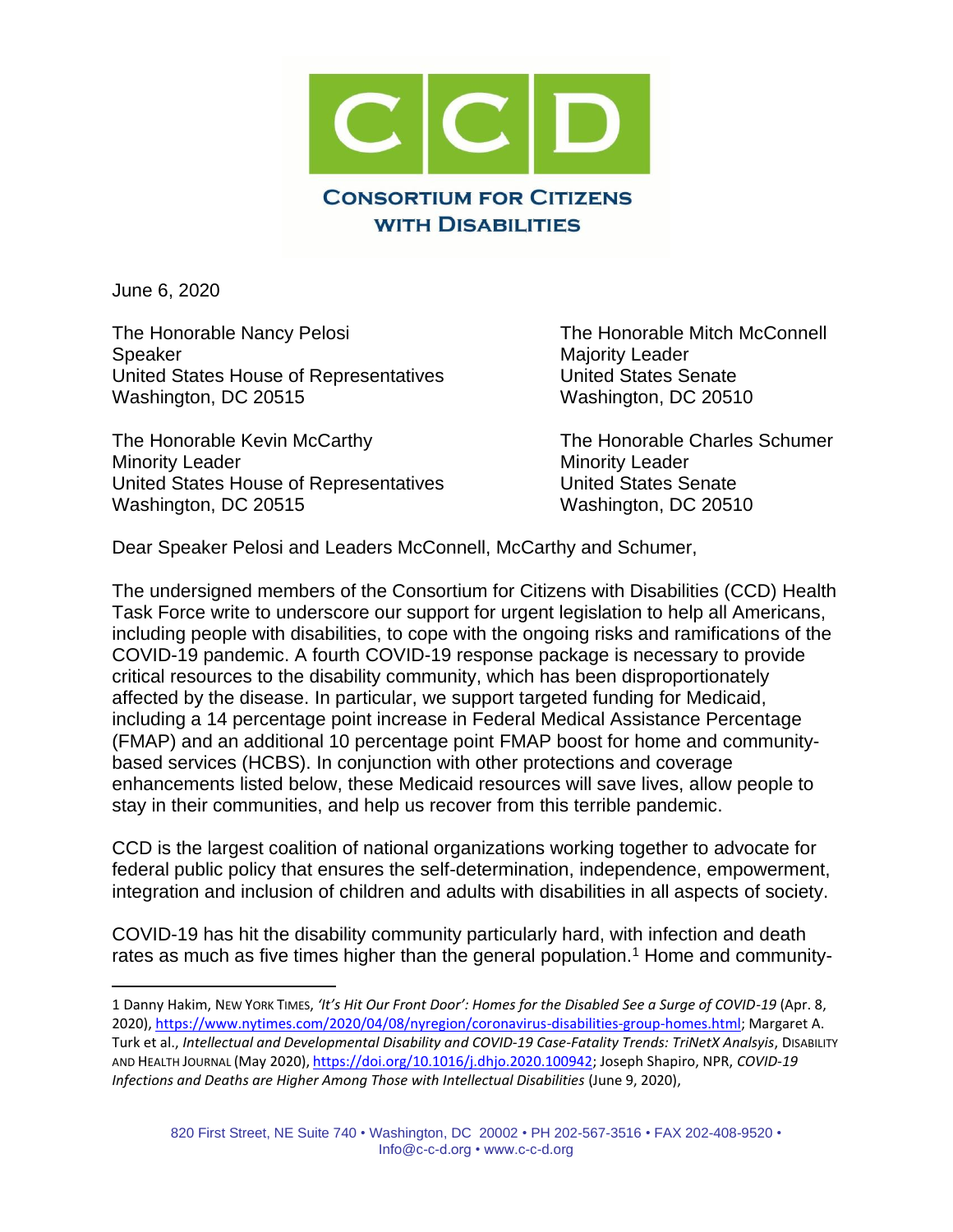based services (HCBS) programs and providers continue to provide individualized, lifesustaining daily in-home services even as they face staff shortages due to sickness, self-isolation, and low wages. These services are particularly critical now in light of the outbreaks taking place in congregate settings around the country.

Like other facets of this pandemic, the devastating effects on the disability community and their caregivers are compounded by race, age, and other systemic inequities. We need to see the issues through these compound lenses. Several studies indicate that the most affected congregate settings also have a higher proportion of residents of color.<sup>2</sup> And most of the low-wage HCBS caregiver workforce – 62 percent of all home care workers – are people of color.<sup>3</sup> They, along with all HCBS caregivers, paid and unpaid, have struggled to get protective equipment and other resources they need, despite higher infection risk.

We strongly support additional federal supports for the Medicaid program. People with disabilities rely on Medicaid for critical health care and community-based supports and services they need to work and live in their communities. Unfortunately, because they have higher needs and resultant costs, people with disabilities are often the first to feel the brunt of Medicaid cuts. An FMAP boost of 14 percentage points until the labor market and state budgets recover, but at least through June 30, 2021, would add critical federal resources that will help states and providers to manage increased enrollment and reduced revenues and avoid gutting State Medicaid programs during an unprecedented public health emergency. The pressure on Medicaid programs and providers will only worsen over coming months as Medicaid covers millions who lose health insurance stemming from COVID-19-related job losses. We urge you to support this broad FMAP increase, included in the HEROES Act, and also to extend the FMAP increase to apply to adults covered through Medicaid expansion, which includes millions of people with disabilities.

We also urge you to maintain the strong maintenance of effort (MOE) protections that were included in the Families First Coronavirus Response Act. Any weakening of that MOE, such as the limited exemption in the HEROES Act, puts Medicaid coverage, eligibility and services at risk at a time when access to health care is absolutely crucial. The Senate should eliminate such exemptions in its COVID-4 package. Even people with disabilities who have additional insurance, such as Medicare or private coverage, rely on access to Medicaid's typically broader range of supports and services. Medicare and many private insurers offer little or no coverage for critical supports like HCBS, dental, vision, and hearing. In many states, Medicaid does.

[https://www.npr.org/2020/06/09/872401607/covid-19-infections-and-deaths-are-higher-among-those-with](https://www.npr.org/2020/06/09/872401607/covid-19-infections-and-deaths-are-higher-among-those-with-intellectual-disabili)[intellectual-disabili.](https://www.npr.org/2020/06/09/872401607/covid-19-infections-and-deaths-are-higher-among-those-with-intellectual-disabili)

<sup>2</sup> *See, e.g.,* Joseph Shapiro et al., NAT'L PUB. RADIO, *In New York Nursing Home, Death Comes to Facilities with More People of Color* (Apr. 22, 2020), [https://www.npr.org/2020/04/22/841463120/in-new-york-nursing-homes-death](https://www.npr.org/2020/04/22/841463120/in-new-york-nursing-homes-death-comes-to-facilities-with-more-people-of-color)[comes-to-facilities-with-more-people-of-color;](https://www.npr.org/2020/04/22/841463120/in-new-york-nursing-homes-death-comes-to-facilities-with-more-people-of-color) Hannah R. Abrams et al., *Characteristics of U.S. Nursing Homes with COVID-19 Cases*, J. AM. GERIATRICS SOC. (June 2, 2020), [https://doi.org/10.1111/jgs.16661.](https://doi.org/10.1111/jgs.16661) 

<sup>3</sup> PHI, U.S. Home Care Workforce: Key Facts (2019), [https://phinational.org/resource/u-s-home-care-workers-key](https://phinational.org/resource/u-s-home-care-workers-key-facts-2019/)[facts-2019/](https://phinational.org/resource/u-s-home-care-workers-key-facts-2019/)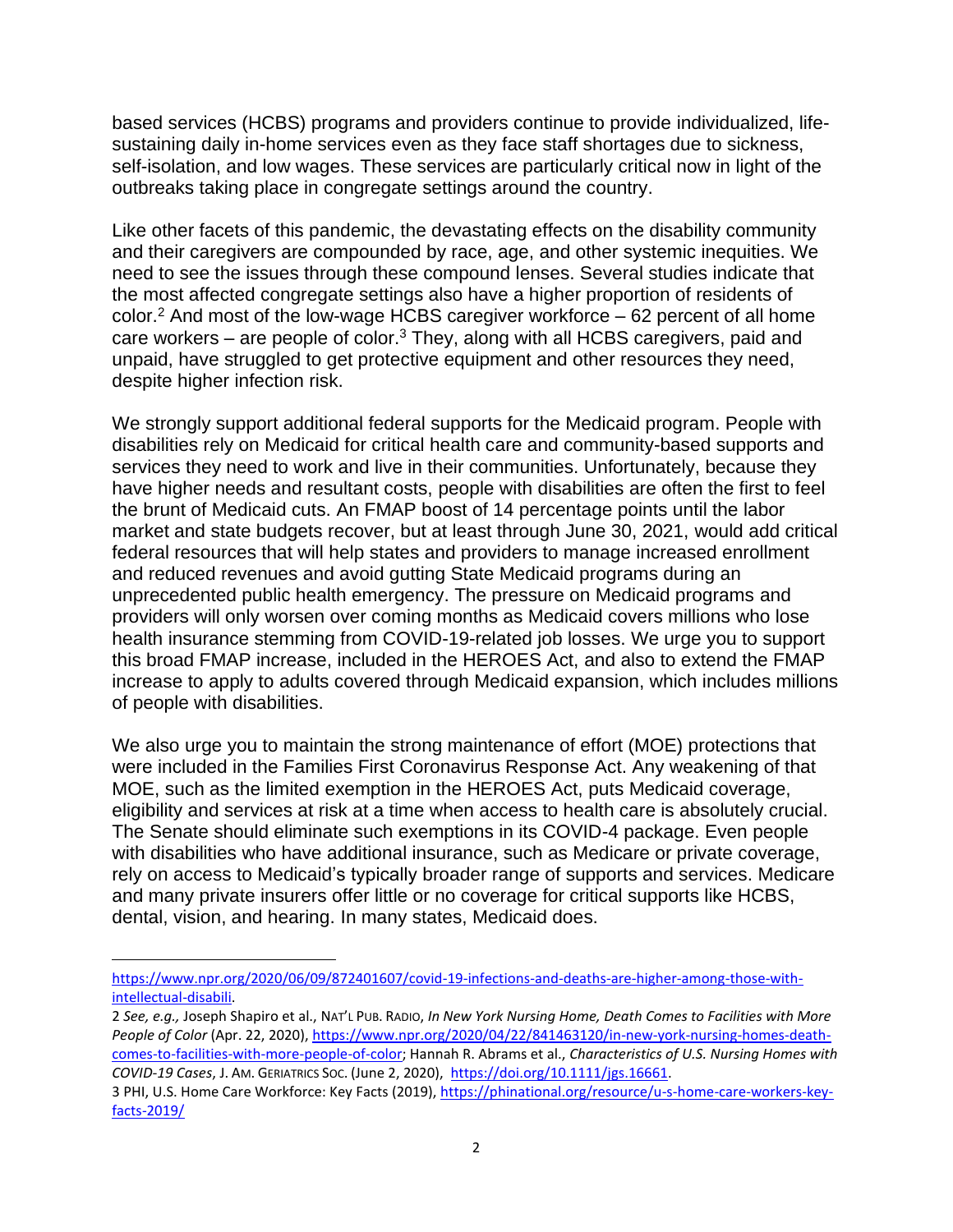To ensure continued access to the HCBS that help many people with disabilities remain in their own homes – and safer from COVID-19 – we also urge Congress to dedicate an additional 10 percent FMAP increase specifically to Medicaid HCBS, as is included in the HEROES Act. Prior funding packages have largely overlooked HCBS, despite the extra burdens and risks that COVID has created for the disability community. Dedicated funds are needed to immediately address these unique challenges. The enhanced FMAP approach builds on existing Medicaid infrastructure to allow states to quickly and flexibly transfer resources to HCBS programs and providers that desperately need it. We look forward to working with you to make an important clarification in the HEROES Act: the definition of HCBS must clearly include community-based services for all people with disabilities and older adults, including community-based mental health services.

We also urge Congress to enact provisions that support improved coverage and access to health care through a variety of approaches, including:

- Data collection requirements that include stratification of reporting by key demographic groups, including disability, age, sex, sexual orientation, gender identity, race, ethnicity, primary language, and treatment setting. While the HEROES Act included disability in several data collection provisions, we ask you to include it as a standard part of any data stratification requirement. Congress should be clear that data stratification should allow for intersectional comparisons. For example, researchers and advocates should be able to examine data not only by disability *or* by race/ethnicity, but also disability *and*  race/ethnicity;
- Special enrollment periods for Marketplace insurance for uninsured individuals and for Medicare Parts A & B to allow for immediate access to coverage during the health emergency;
- Nondiscrimination protections that prohibit providers of services and supports funded by HEROES and the healthcare provisions of earlier COVID response legislation from turning people away due to their age, disability, sex (including sexual orientation, gender identity, and pregnancy, childbirth, and related medical conditions), race, color, national origin, immigration status, or religion;
- Federal subsidies for COBRA coverage that will help some workers who lose their jobs from also losing insurance during the pandemic;
- A withdrawal and reconsideration of the proposed Medicaid Fiscal Accountability Regulations. These vaguely drafted proposed regulations would introduce tremendous uncertainty and could hinder states ability to generate the nonfederal share of Medicaid funding, exactly at the time of tremendous job losses when Medicaid provides a crucial lifeline.

For decades, the disability community and Congress have worked together to ensure that people with disabilities of all ages have access to health care and HCBS that allow them to live, work, go to school, and participate in their communities instead of living in institutions. Please continue to support these goals by including the resources and protections for Medicaid and other key programs outlined above in your COVID-4